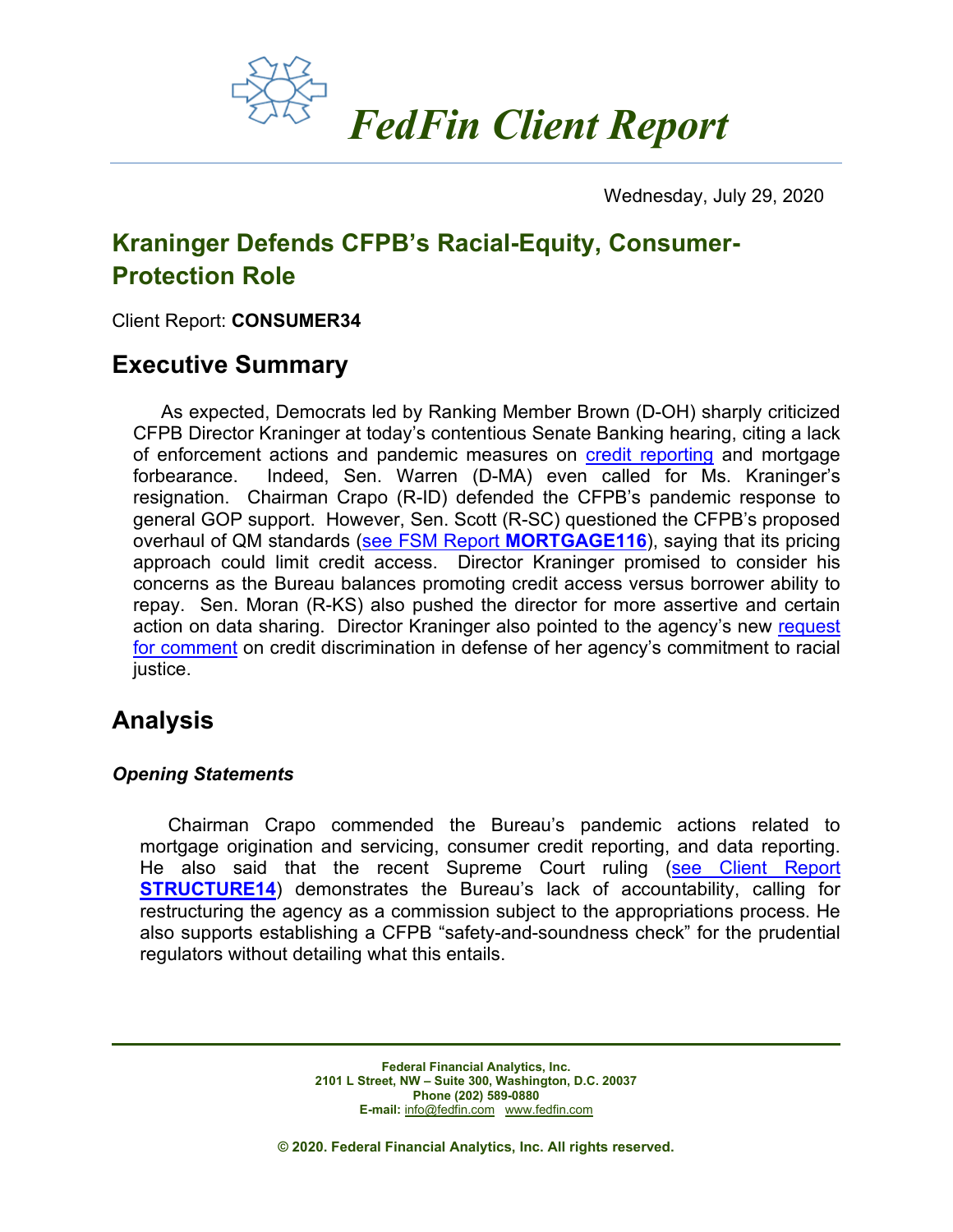Ranking Member Brown accused the CFPB of failing to root out discrimination or to protect consumers against shady financial products, citing a lack of fair-lending enforcement actions despite ongoing systemic racism. He also blasted the Bureau for "exploiting" the pandemic by rolling back credit-reporting, credit-card, and smalldollar lending protections.

### *Testimony*

Director Kraninger said that the CFPB is taking actions to address racial inequality, pointing to its RFI yesterday seeking to end credit discrimination and expand access to credit. She also highlighted the Bureau's enforcement activities, pushing Cortez Masto (D-NV) legislation allowing the CFPB to compensate whistleblowers.

### *Q&A*

- Qualified Mortgages: Sen. Scott said that moving from a DTI to a pricing approach could hinder credit access, taking issue with the proposal's safe harbor QM threshold of less than 1.5 percentage points over the average prime offer rate (APOR). He said that this threshold should be harmonized with the two percent over APOR threshold for a rebuttable presumption QM. Director Kraninger said that the agency is taking comment on these thresholds, emphasizing the need to balance ability to repay concerns and credit access priorities. Sen. Warner (D-VA) supports moving away from a hard DTI threshold, asking Ms. Kraninger to confirm that the CFPB will follow statutory provisions mandating consideration of debt and income and prohibiting certain interest-only and balloon-payment mortgages; Sen. Warner also asked how debt and income verification standards would benefit gig workers; Ms. Kraninger invited comment on potential approaches.
- Data Privacy/Aggregation: Sen. Moran (R-KS) pressed Director Kraninger to describe what the CFPB's [forthcoming](https://fedfin.com/wp-content/uploads/2020/07/Daily072720.pdf) ANPR on consumer data-rights will address. The director emphasized that previous CFPB data-sharing principles [\(see FSM Report](https://fedfin.com/wp-content/uploads/2017/10/fintech14.pdf) **FINTECH14**) remain in place, but a formal rulemaking is needed to address how aggregators may use consumer data and address screen-scraping risks.
- Small-Dollar Lending: Sen. Crapo defended the CFPB's repeal of its payday lending rule's ATR provisions; Sens. Brown, Van Hollen (D-MD), and Jones (D-AL) criticized it. Sen. Brown also said that the Bureau potentially violated the law by ignoring research during the rulemaking process; Ms. Kraninger defended it.